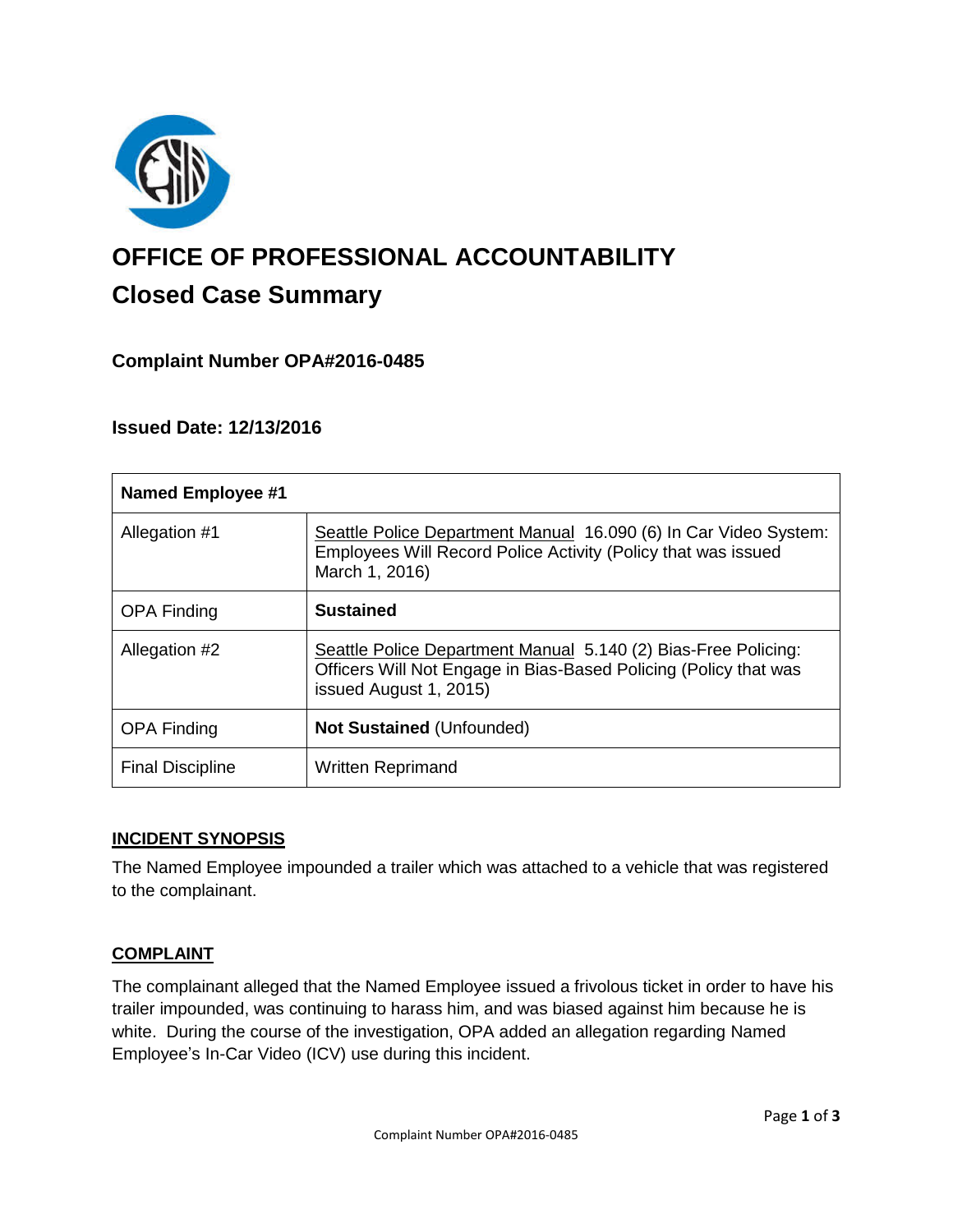## **INVESTIGATION**

The OPA investigation included the following actions:

- 1. Review of the complaint
- 2. Review of In-Car Videos (ICV)
- 3. Search for and review of all relevant records and other evidence
- 4. Interviews of SPD employees

## **ANALYSIS AND CONCLUSION**

During the course of the OPA Investigation, it was alleged the Named Employee failed to audio and video record police activity as required by policy. The preponderance of the evidenced showed the Named Employee logged to a suspicious circumstances investigation. The Named Employee activated his ICV ten minutes into the call, and he shut off his ICV before he finished handling the investigation. During his interview the Named Employee stated he did not know why he started the ICV late and could not remember why he stopped it early. The policy is clear that the Named Employee was required to activate his ICV prior to taking enforcement action, and keep it running until the end of the incident. The Named Employee did not provide any explanation to excuse his failure to comply with ICV policy.

The complainant alleged that the Named Employee was biased against him because he is white and the Named Employee is black. The Named Employee was responding to numerous reports of junk vehicles and car campers in the area. Both the Mayor's office and the Assistant Chief said that officers would be enforcing the current ordinances prohibiting junk cars parked on city streets. The complainant's vehicle was parked without license plates, a VIN or any other identifying marks as required by Seattle Municipal Code. The Named Employee lawfully issued a citation to the vehicle and impounded it according to law and policy. Nothing indicated that the employee was targeting the complainant for any reason other than the lawful purpose of enforcing the law.

### **FINDINGS**

### **Named Employee #1**

#### Allegation #1

The preponderance of the evidenced showed the Named Employee failed to comply with ICV policy. Therefore a **Sustained** finding was issued for *In Car Video System: Employees Will Record Police Activity.*

Discipline imposed: Written Reprimand